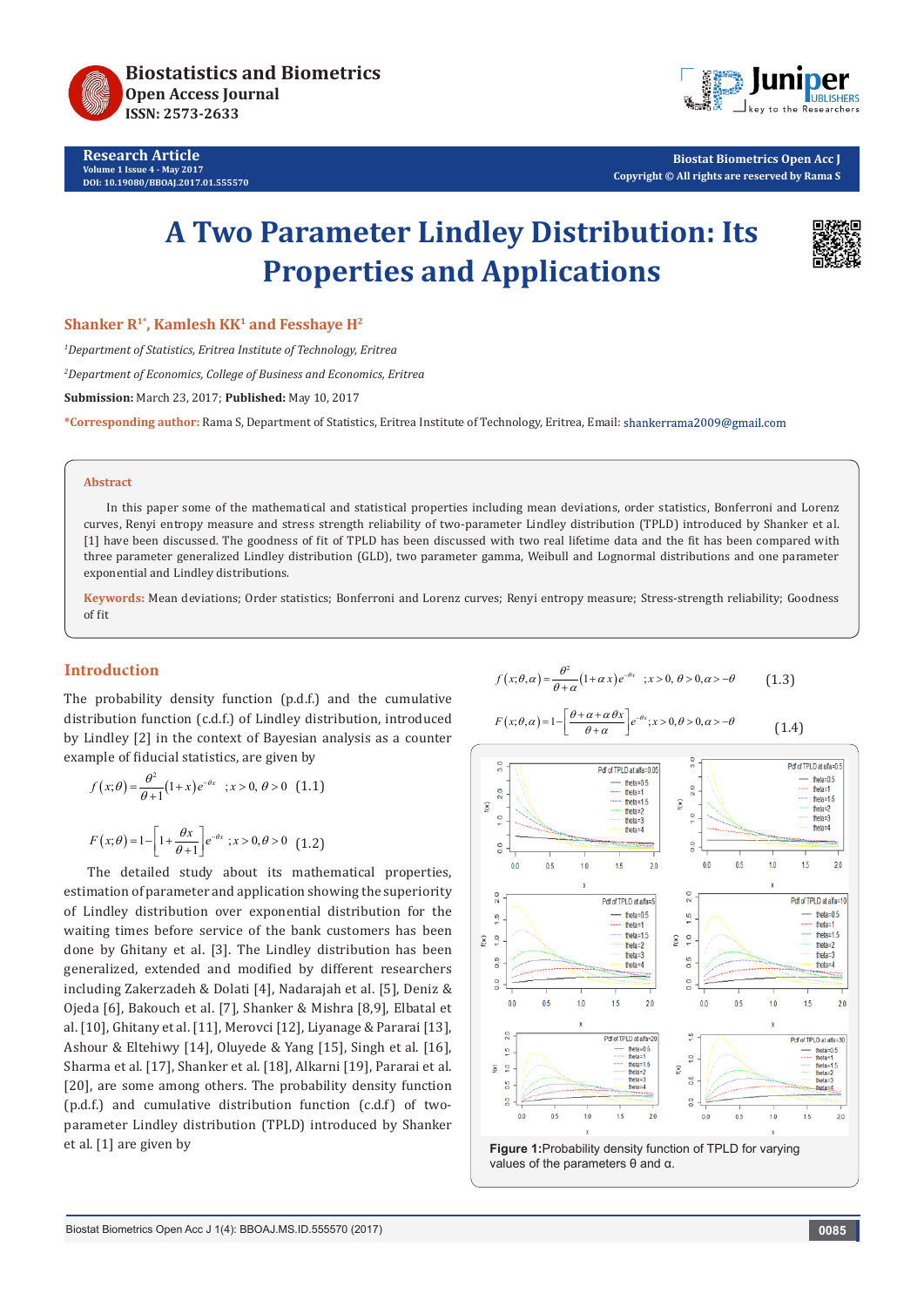At  $\alpha$ =1, both (1.3) and (1.4) reduce to the corresponding expressions (1.1) and (1.2) of Lindley distribution. The nature and behavior of TPLD (1.3) for varying values of the parameters and have been presented graphically in the Figure 1. It is clear from the graphs of the p.d.f of TPLD that TPLD is always positively skewed.

The th moment about origin of TPLD (1.3) obtained by Shanker et al (2013) is given by

$$
\mu_r' = \frac{r! (\theta + \alpha + \alpha r)}{\theta' (\theta + \alpha)} ; r = 1, 2, 3, \dots (1.5)
$$

It can be easily verified that for  $\alpha = 1$ ,  $\mu'_r$  reduces to the corresponding  $\mu'_{r}$  of Lindley distribution (1.1).

 The first two moments about origin and the variance of TPLD introduced by Shanker et al (2013) are given by

$$
\mu_1' = \frac{\theta + 2\alpha}{\theta(\theta + \alpha)}
$$
(1.6)  

$$
\mu_2' = \frac{2(\theta + 3\alpha)}{\theta^2(\theta + \alpha)}
$$
(1.7)

$$
\mu_2 = \frac{\theta^2 + 4\theta \alpha + 2\alpha^2}{\theta^2 (\theta + \alpha)^2}
$$
 (1.8)

At  $\alpha = 1$ , these moments reduce to the corresponding moments of Lindley distribution. Shanker et al. [1] have derived and discussed some of its statistical and mathematical properties such as shape, moments, coefficient of variation, coefficient of skewness and kurtosis, hazard rate function, mean residual life function and stochastic orderings. They have also discussed the estimation of its parameters using maximum likelihood estimation and method of moments and its goodness of fit over exponential and Lindley distributions. It has been observed that many important mathematical properties of this distribution have not been studied.

In the present paper some of the important properties including mean deviations, order statistics, Bonferroni and Lorenz curves, Renyi entropy measure and stress strength reliability of TPLD of Shanker et al. [1] have been derived and discussed. Its goodness of fit over three parameter generalized Lindley distribution (GLD), two parameter gamma, Weibull and Lognormal distributions and one parameter exponential and Lindley distributions have been illustrated with two real lifetime data sets and found that TPLD gives satisfactory fit.

## **Mean Deviation about Mean and Median**

The amount of scatter in a population is measured to some extent by the totality of deviations usually from mean and median. These are known as the mean deviation about the mean and the mean deviation about the median defined as

 $\delta_i(X) = \int_0^{\infty} |x-\mu| f(x) dx$  and  $\delta_2(X) = \int_0^{\infty} |x-M| f(x) dx$ , respectively, where  $\mu = E(X)$  and  $M = \text{Median}(X)$  The measures  $\delta_1(X)$  and  $\delta_2(X)$  can be calculated using the following simplified relationships

$$
\delta_1(X) = \int_0^{\mu} (\mu - x) f(x) dx + \int_{\mu}^{\infty} (x - \mu) f(x) dx
$$
  
\n
$$
= \mu F(\mu) - \int_0^{\mu} x f(x) dx - \mu [1 - F(\mu)] + \int_{\mu}^{\infty} x f(x) dx
$$
  
\n
$$
= 2 \mu F(\mu) - 2\mu + 2 \int_0^{\mu} x f(x) dx
$$
  
\n
$$
= 2 \mu F(\mu) - 2 \int_0^{\mu} x f(x) dx
$$
 (2.1)

and

$$
\delta_2(X) = \int_0^M (M - x) f(x) dx + \int_M^{\infty} (x - M) f(x) dx
$$
  
= M F(M) -  $\int_0^M x f(x) dx - M [1 - F(M)] + \int_M^{\infty} x f(x) dx$   
= -\mu + 2 \int\_M^{\infty} x f(x) dx  
= \mu - 2 \int\_0^M x f(x) dx \qquad (2.2)

∞

Using p.d.f. (1.3), and expression for mean of two-parameter Lindley distribution, we have

$$
\int_{0}^{u} x f(x) dx = \mu - \frac{\left\{\theta^{2} \left(\alpha \mu^{2} + \mu\right) + 2\alpha \theta \mu + \left(2\alpha + \theta\right)\right\} e^{-\theta \mu}}{\theta (\theta + \alpha)}
$$
(2.3)  

$$
\int_{0}^{M} x f(x) dx = \mu - \frac{\left\{\theta^{2} \left(\alpha M^{2} + M\right) + 2\alpha \theta M + \left(2\alpha + \theta\right)\right\} e^{-\theta M}}{\theta (\theta + \alpha)}
$$
(2.4)

Using expressions from (2.1), (2.2),(2.3) and (2.4) and little algebraic simplification, the mean deviation about mean,  $\delta_{\rm t}(X)$ and the mean deviation about median,  $\delta_1(X)$  of TPLD (1.3) are obtained as

$$
\delta_1(X) = \frac{2(\alpha \theta \mu + 2\alpha + \theta)e^{-\theta \mu}}{\theta(\theta + \alpha)}
$$
(3.5)

and

$$
\delta_2(X) = \frac{2\{\theta^2\left(\alpha M^2 + M\right) + 2\alpha \theta M + \left(2\alpha + \theta\right)\}e^{-\theta M}}{\theta(\theta + \alpha)} - \mu
$$
 (3.6)

It can be easily seen that expressions (3.5) and (3.6) of TPLD (1.3) reduce to the corresponding expressions of Lindley distribution at  $\alpha = 1$ .

## **Distribution of Order Statistics**

Let  $X_1, X_2, ..., X_n$  be a random sample of size from twoparameter Lindley distribution (1.3). Let  $X_{(1)} < X_{(2)} < ... < X_{(n)}$ denote the corresponding order statistics. The p.d.f. and the c.d.f. of the k<sup>th</sup> order statistic, say  $Y = X_{\mu}$  are given by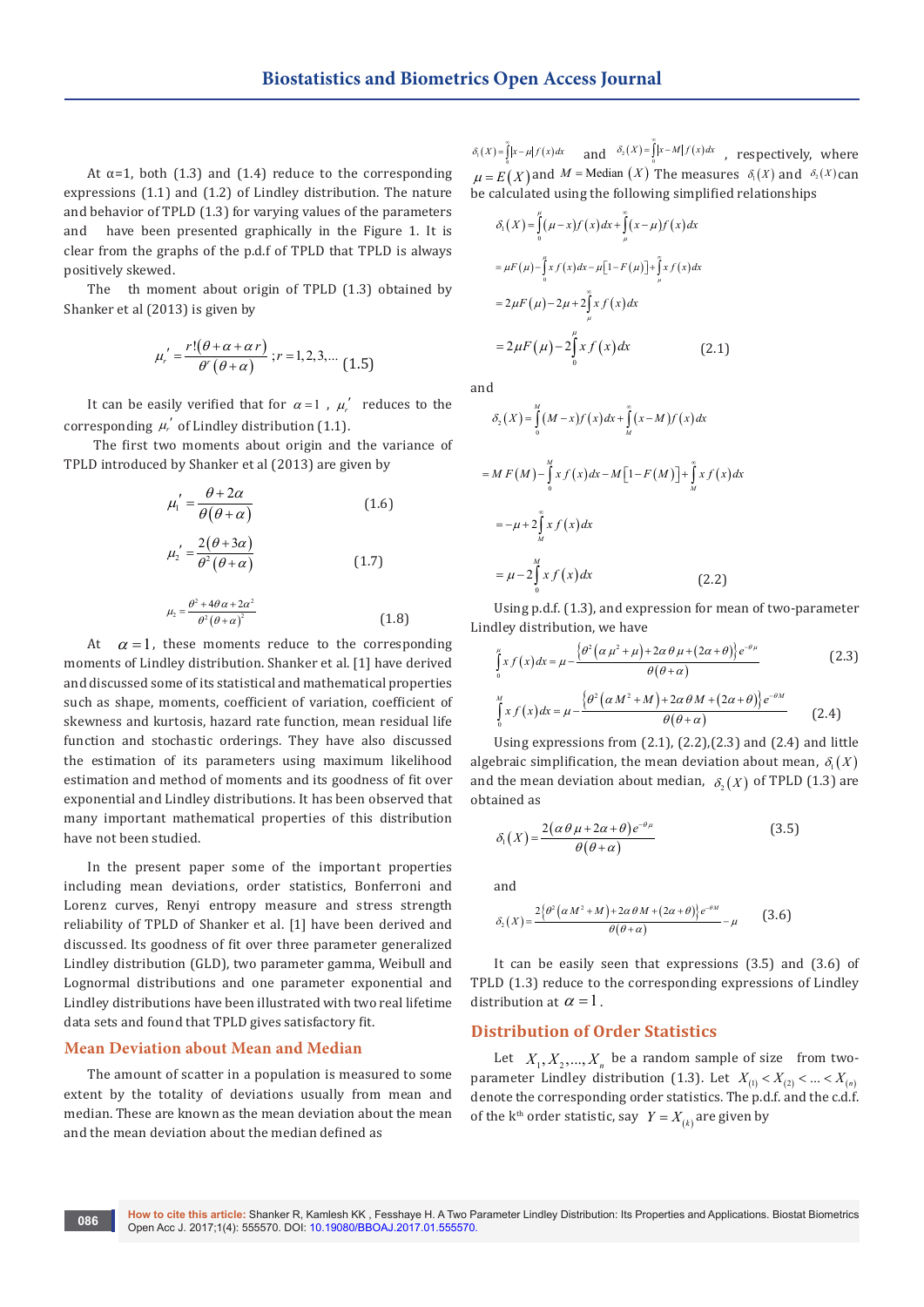$$
f_Y(y) = \frac{n!}{(k-1)!(n-k)!} F^{k-1}(y) \{1 - F(y)\}^{n-k} f(y)
$$
  
= 
$$
\frac{n!}{(k-1)!(n-k)!} \sum_{l=0}^{n-k} {n-k \choose l} (-1)^l F^{k+l-1}(y) f(y)
$$

and

$$
F_Y(y) = \sum_{j=k}^n {n \choose j} F^j(y) \{1 - F(y)\}^{n-j}
$$
  
= 
$$
\sum_{j=k}^n \sum_{l=0}^{n-j} {n \choose j} {n-j \choose l} (-1)^l F^{j+l}(y)
$$

respectively, for  $k = 1, 2, 3, \dots, n$ .

Thus, the p.d.f. and the c.d.f of the th order statistics of TPLD (1.3) are obtained as

$$
f_Y(y) = \frac{n! \theta^2 (1+\alpha x) e^{-\theta x}}{(\theta+\alpha)(k-1)!(n-k)!} \sum_{l=0}^{n-k} {n-k \choose l} (-1)^l \times \left[1 - \frac{\theta+\alpha+\alpha \theta x}{\theta+\alpha} e^{-\theta x}\right]^{k+l-1}
$$

and

$$
F_Y(y) = \sum_{j=k}^n \sum_{l=0}^{n-j} {n \choose j} {n-j \choose l} (-1)^l \left[1 - \frac{\theta + \alpha + \alpha \theta x}{\theta + \alpha} e^{-\theta x}\right]^{j+l}
$$

It can be easily verified that the expressions for the p.d.f. and c.d.f. of the th order statistic of TPLD (1.3) reduce to the corresponding expressions for the th order statistic of Lindley distribution at α=1.

# **Bonferroni and Lorenz Curves and Indices**

The Bonferroni and Lorenz curves [22] and Bonferroni and Gini indices have applications not only in economics to study income and poverty, but also in other fields like reliability, demography, insurance and medicine. The Bonferroni and Lorenz curves are defined as

$$
B(p) = \frac{1}{p\mu} \int_{0}^{q} x f(x) dx = \frac{1}{p\mu} \left[ \int_{0}^{\infty} x f(x) dx - \int_{q}^{\infty} x f(x) dx \right] = \frac{1}{p\mu} \left[ \mu - \int_{q}^{\infty} x f(x) dx \right] \quad 4.1
$$

and 
$$
L(p) = \frac{1}{\mu} \int_0^a x f(x) dx = \frac{1}{\mu} \left[ \int_0^a x f(x) dx - \int_a^a x f(x) dx \right] = \frac{1}{\mu} \left[ \mu - \int_a^a x f(x) dx \right]
$$
 (4.2)

Equations (4.1) and (4.2) can also be expressed as

$$
B(p) = \frac{1}{p\mu} \int_{0}^{p} F^{-1}(x) dx
$$
 (4.3)  
and  $L(p) = \frac{1}{\mu} \int_{0}^{p} F^{-1}(x) dx$  (4.4)

respectively, where  $\mu = E(X)$  and  $q = F^{-1}(p)$ .

The Bonferroni and Gini indices are thus defined as

$$
B = 1 - \int_{0}^{1} B(p) \, dp \tag{4.5}
$$

and 
$$
G=1-2\int_{0}^{1} L(p) dp
$$
 (5.6)

respectively.

Using p.d.f. 
$$
(1.3)
$$
, we get

$$
\int_{q}^{\infty} x f(x) dx = \frac{\{\theta^2 (\alpha q^2 + q) + 2\alpha \theta q + (2\alpha + \theta)\} e^{-\theta q}}{\theta (\theta + \alpha)}
$$
(5.7)

Now using equation (5.7) in (5.1) and (5.2), we get

$$
B(p) = \frac{1}{p} \left[ 1 - \frac{\left\{\theta^2 \left(\alpha q^2 + q\right) + 2\alpha \theta q + \left(2\alpha + \theta\right)\right\} e^{-\theta q}}{\theta + 2\alpha} \right] \tag{5.8}
$$

and 
$$
L(p)=1-\frac{\{\theta^2(\alpha q^2+q)+2\alpha \theta q+(2\alpha+\theta)\}e^{-\theta q}}{\theta+2\alpha}
$$
 (5.9)

 Now using equations (5.8) and (5.9) in (5.5) and (5.6), the Bonferroni and Gini indices of TPLD (1.3) are obtained as

$$
B = 1 - \frac{\left\{\theta^2 \left(\alpha q^2 + q\right) + 2\alpha \theta q + \left(2\alpha + \theta\right)\right\} e^{-\theta q}}{\theta + 2\alpha}
$$
\n
$$
G = -1 + \frac{2\left\{\theta^2 \left(\alpha q^2 + q\right) + 2\alpha \theta q + \left(2\alpha + \theta\right)\right\} e^{-\theta q}}{\theta + 2\alpha}
$$
\n(5.10)

The Bonferroni and Gini indices of Lindley distribution are particular cases of the Bonferroni and Gini indices (5.10) and (5.11) of TPLD (1.3) for  $\alpha = 1$ .

# **Renyi Entropy**

An entropy of a random variable  $\ X$  is a measure of variation of uncertainty. A popular entropy measure is Renyi entropy [21]. If  $\overline{X}$  is a continuous random variable having probability density function  $f(.)$ , then Renyi entropy is defined as

$$
T_R(\gamma) = \frac{1}{1-\gamma} \log \left\{ \int f^{\gamma}(x) dx \right\}
$$
  
where  $\gamma > 0$  and  $\gamma \neq 1$ 

Thus, the Renyi entropy for TPLD (1.3) can be obtained as

$$
T_R(\gamma) = \frac{1}{1-\gamma} \log \left[ \int_0^{\infty} \left( \frac{\theta^2}{\theta + \alpha} \right)^{\gamma} (1 + \alpha x)^{\gamma} e^{-\theta \gamma x} dx \right]
$$
  

$$
= \frac{1}{1-\gamma} \log \left[ \int_0^{\infty} \left( \frac{\theta^2}{\theta + \alpha} \right)^{\gamma} \sum_{j=0}^{\infty} \binom{\gamma}{j} (\alpha x)^{j} e^{-\theta \gamma x} dx \right]
$$
  

$$
= \frac{1}{1-\gamma} \log \left[ \left( \frac{\theta^2}{\theta + \alpha} \right)^{\gamma} \sum_{j=0}^{\infty} \binom{\gamma}{j} \alpha^{j} \int_0^{\infty} e^{-\theta \gamma x} x^{j+1-1} dx \right]
$$
  

$$
= \frac{1}{1-\gamma} \log \left[ \left( \frac{\theta^2}{\theta + \alpha} \right)^{\gamma} \sum_{j=0}^{\infty} \binom{\gamma}{j} \alpha^{j} \frac{\Gamma(j+1)}{(\theta \gamma)^{j+1}} \right]
$$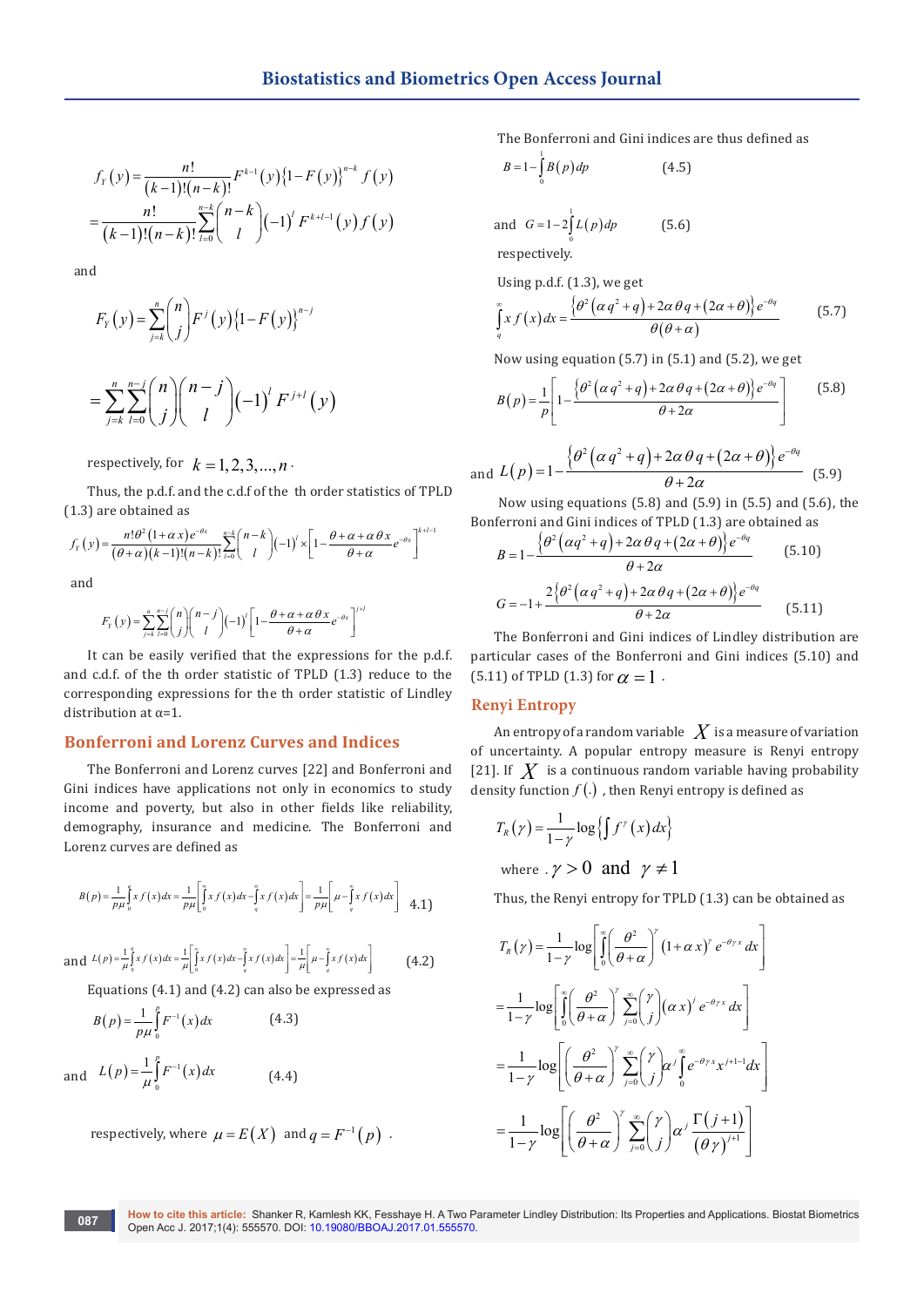$$
= \frac{1}{1-\gamma} \log \left[ \frac{1}{\theta} \left( \frac{\theta^2}{\theta + \alpha} \right)^r \sum_{j=0}^{\infty} \binom{r}{j} \left( \frac{\alpha}{\theta} \right)^j \frac{\Gamma(j+1)}{\left( \gamma \right)^{j+1}} \right]
$$
  
The Renytentropy of Lindley distribution is a particular case

of the Renyi entropy of TPLD at  $\alpha = 1$ .

## **Stress-Strength Reliability**

 The stress- strength reliability describes the life of a component which has random strength that is subjected to a random stress . When the stress applied to it exceeds the strength, the component fails instantly and the component will function satisfactorily till  $X > Y$ . Therefore,  $R = P(Y < X)$  is a measure of component reliability and in statistical literature it is known as stress-strength parameter. It has wide applications in almost all areas of knowledge especially in engineering such as structures, deterioration of rocket motors, static fatigue of ceramic components, aging of concrete pressure vessels etc.

 Let *X* and *Y* be independent strength and stress random variables having TPLD (1.3) with parameter  $(\theta_1, \alpha_1)$  and  $(\theta_2, \alpha_2)$  respectively. Then the stress-strength reliability *R* can be obtained as

$$
R = P(Y < X) = \int_{0}^{\infty} P(Y < X | X = x) f_X(x) dx
$$
  
= 
$$
\int_{0}^{\infty} f(x; \theta_1, \alpha_1), F(x; \theta_2, \alpha_2) dx
$$
  
= 
$$
1 - \frac{\theta_1^2 \left[ \alpha_2 \theta_1 (\theta_1 + \alpha_1) + \theta_2 (\theta_1 + \alpha_1) (\theta_1 + 3\alpha_2) + \theta_2^2 (2\theta_1 + \alpha_1 + 2\alpha_2) + \theta_2^3 \right]}{(\theta_1 + \alpha_1)(\theta_2 + \alpha_2)(\theta_1 + \theta_2)^3}
$$

The expression of stress-strength reliability of Lindley  
distribution is a particular case of the expression of stress-  
strength reliability of TPLD (1.3) at. 
$$
\alpha_1 = \alpha_2 = 1
$$

### **Maximum likelihood estimate (mle) of parameters**

Let  $(x_1, x_2, x_3, \ldots, x_n)$  be a random sample from TPLD (1.3). Let  $f_{\rm x}$  be the observed frequency in the sample corresponding to  $X = x(x = 1, 2, 3, \dots k)$  such that  $\sum_{x=1}^{n} f_x = n$ , where is the largest observed value having non-zero frequency. The likelihood function, of TPLD (1.3) is given by

$$
L = \left(\frac{\theta^2}{\theta + \alpha}\right)^n \prod_{i=1}^n \left(1 + \alpha x\right)^{f_x} e^{-n\theta \overline{x}}
$$

The natural log likelihood function is thus obtained as

$$
\ln L = n \ln \theta^2 - n \ln (\theta + \alpha) + \sum_{x=1}^{k} f_x \ln (1 + \alpha x) - n \theta \overline{x}
$$

where  $\bar{x}$  is the sample mean.

The maximum likelihood estimate(MLE)  $(\hat{\theta}, \hat{\alpha})$  of  $(\theta, \alpha)$  of TPLD (1.3) are the solutions of the following equations

$$
\frac{\partial \ln L}{\partial \theta} = \frac{2n}{\theta} - \frac{\alpha}{\theta + \alpha} - n\overline{x} = 0
$$

$$
\frac{\partial \ln L}{\partial \alpha} = -\frac{n}{\theta + \alpha} + \sum_{x=1}^{k} \frac{x f_x}{1 + \alpha x} = 0
$$

It can be easily seen that equation (8.2.3) gives  $\bar{x} = \frac{\alpha \theta + 2}{\theta(\alpha \theta + 1)} = \mu_1$ , mean of TPLD. The equations (8.2.3) and (8.2.4) do not seem to be solved directly. However, Fisher's scoring method can be applied to solve these equations iteratively. We have

$$
\frac{\partial^2 \ln L}{\partial \theta^2} = -\frac{2n}{\theta^2} + \frac{n}{(\theta + \alpha)^2}
$$

$$
\frac{\partial^2 \ln L}{\partial \theta \partial \alpha} = \frac{n}{(\theta + \alpha)^2}
$$

$$
\frac{\partial^2 \log L}{\partial \alpha^2} = \frac{n}{(\theta + \alpha)^2} - \sum_{x=1}^k \frac{x^2 f_x}{(1 + \alpha x)^2}
$$

The MLE  $(\hat{\theta}, \hat{\alpha})$  of  $(\theta, \alpha)$  of TPLD (1.3) are the solution of the following equations

$$
\begin{bmatrix}\n\frac{\partial^2 \ln L}{\partial \theta^2} & \frac{\partial^2 \ln L}{\partial \theta \partial \alpha} \\
\frac{\partial^2 \ln L}{\partial \theta \partial \alpha} & \frac{\partial^2 \ln L}{\partial \alpha^2}\n\end{bmatrix}_{\theta = \theta_0}\n\begin{bmatrix}\n\hat{\theta} = \theta_0 \\
\hat{\alpha} = \alpha_0\n\end{bmatrix}\n=\n\begin{bmatrix}\n\frac{\partial \ln L}{\partial \theta} \\
\frac{\partial \ln L}{\partial \alpha}\n\end{bmatrix}_{\theta = \theta_0}\n\begin{bmatrix}\n\frac{\partial \ln L}{\partial \alpha} \\
\frac{\partial \ln L}{\partial \alpha}\n\end{bmatrix}_{\theta = \theta_0}
$$

where  $\theta_0$  and  $\alpha_0$  are initial values of as given  $\theta$  and  $\alpha$  by the method of moments. These equations are solved iteratively till sufficiently close estimates of  $\hat{\theta}$  and  $\hat{\alpha}$  are obtained. In this paper, R-software has been used to estimate the parameters for the given data sets.

#### **Goodness of Fit**

In this section, we present the goodness of fit of TPLD for some real lifetime data sets and the fit has been compared with three parameter generalized Lindley distribution (GLD), two parameter gamma, Weibull, and Lognormal and one parameter

exponential and Lindley distributions. The probability density functions of the three parameter and two parameter distributions considered in this paper are given in Table 1.

**Table 1:** Probability density functions of the considered distributions.

| <b>Distribution</b> | <b>Probability Density Function</b>                                                                                                                                                     |
|---------------------|-----------------------------------------------------------------------------------------------------------------------------------------------------------------------------------------|
| GLD                 | $f(x; \theta, \alpha, \beta) = \frac{\theta^{\alpha+1}}{\Gamma(\alpha+1)} \frac{x^{\alpha-1}}{(\beta+\theta)} (\alpha+\beta x) e^{-\theta x}; x > 0, \theta > 0, \alpha > 0, \beta > 0$ |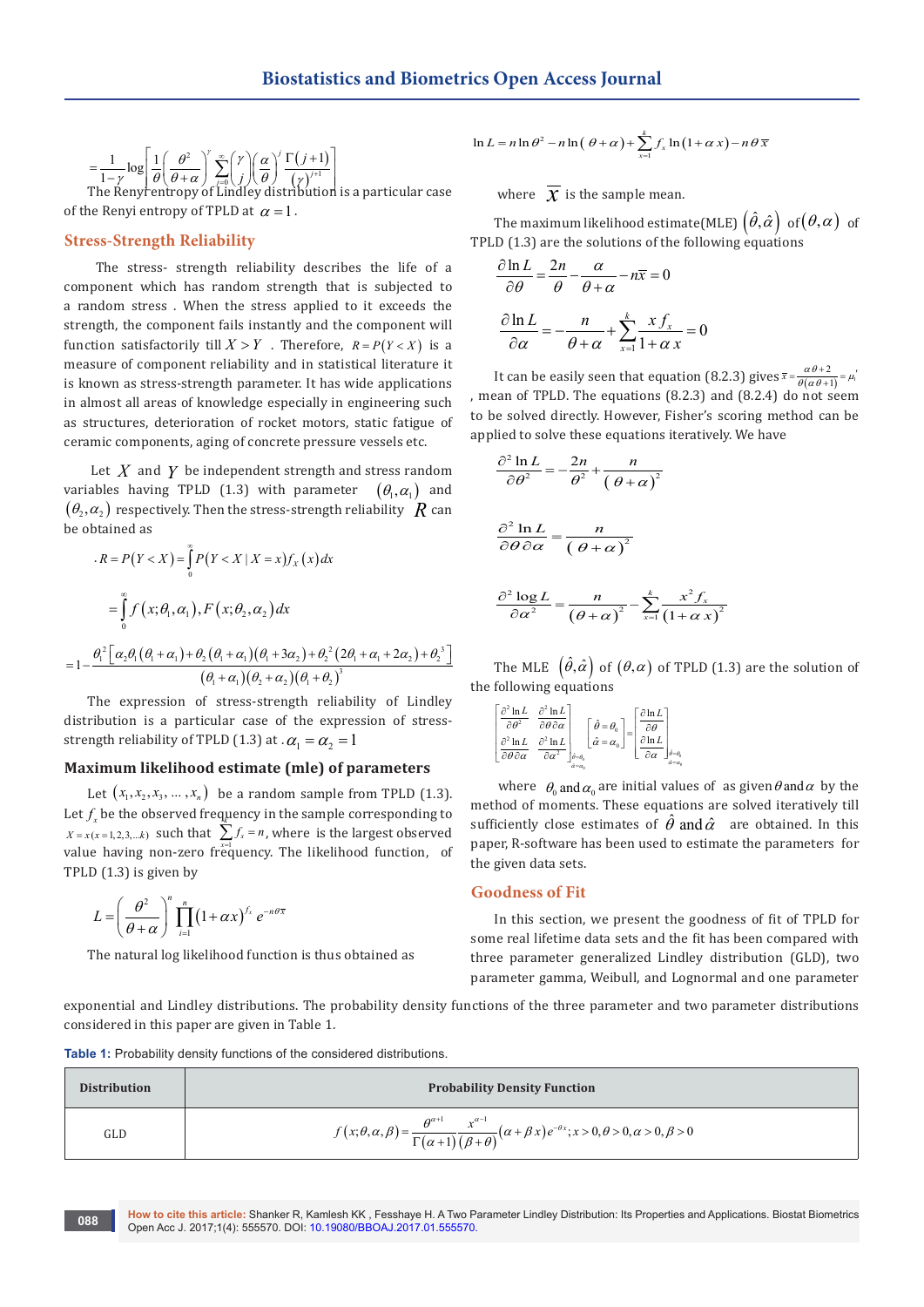| Gamma     | $f(x;\theta,\alpha) = \frac{\theta^{\alpha}}{\Gamma(\alpha)} x^{\alpha-1} e^{-\theta x}; x > 0, \theta > 0, \alpha > 0$                                 |
|-----------|---------------------------------------------------------------------------------------------------------------------------------------------------------|
| Weibull   | $f(x;\theta,\alpha) = \alpha \theta x^{\alpha-1} e^{-\theta x^{\alpha}}; x > 0, \theta > 0, \alpha > 0$                                                 |
| Lognormal | $f(x; \theta, \alpha) = \frac{1}{\alpha x \sqrt{2\pi}} e^{-\frac{1}{2} \left( \frac{\log x - \theta}{\alpha} \right)^2}; x > 0, \theta > 0, \alpha > 0$ |

|        |             | <b>ML Estimates</b> |                |               |           |            | $K-S$             |
|--------|-------------|---------------------|----------------|---------------|-----------|------------|-------------------|
|        | Model       | $\hat{\theta}$      | $\hat{\alpha}$ | $\hat{\beta}$ | $-2\ln L$ | <b>AIC</b> | <b>Statistics</b> |
| Data 1 | TPLD        | 0.0622              | 0.1559         | -----         | 128.21    | 132.21     | 0.095             |
|        | Gamma       | 0.052               | 1.442          | -----         | 128.16    | 132.16     | 0.100             |
|        | Weibull     | 0.034               | 1.306          | -----         | 128.04    | 132.04     | 0.451             |
|        | Lognormal   | 2.931               | 1.061          | -----         | 131.23    | 135.23     | 0.161             |
|        | Lindley     | 0.0702              | ------         | -----         | 128.81    | 130.81     | 0.110             |
|        | Exponential | 0.0363              | ------         | -----         | 129.47    | 131.47     | 0.156             |
|        | GLD         | 0.064               | 1.203          | 0.083         | 128.16    | 134.16     | 0.095             |

| Data 2 | <b>TPLD</b> | 0.0108 | 0.1288 | Sons, New York.   | 304.91                   | 308.91                                              | 0.133                                                           |
|--------|-------------|--------|--------|-------------------|--------------------------|-----------------------------------------------------|-----------------------------------------------------------------|
|        | Gamma       | 0.010  | 1.794  | 15<br>$- - - - -$ | 304.88<br>38             | 304888<br>61                                        | $0.13\%$                                                        |
|        | Weibull     | 0.005  | 1.414  | 98<br>$86$ -----  | 10489<br>146             | 308.89                                              | 157<br>0.697                                                    |
|        | Lognormal   | 4.880  | 0.891  | 175<br>176        | 180<br>189.17            | 31298                                               | 220<br>0.15324                                                  |
|        | Lindley     | 0.0112 | ------ | 264<br>251        | 321<br>282 <sub>01</sub> | $30^{325}$                                          | 653<br>0.129                                                    |
|        | Exponential | 0.0056 | ------ |                   |                          | ------ In order309018compare distributions, -2 0202 | AIC                                                             |
|        | GLD         | 0.012  | 1.505  |                   |                          |                                                     | (Abajke Information Criterion and3K657Statistics ( Kolupogorov- |

For testing the goodness of fit of TPLD with three parameter generalized Lindley distribution, two parameter Gamma, Weibull and Lognormal distributions and one parameter exponential and Lindley distributions, following lifetime data sets have been considered.

**Data Set 1:** The following data set represents the failure times (in minutes) for a sample of 15 electronic components in an accelerated life test, Lawless [23]

|               |                               | 1.4 5.1 6.3 10.8 12.1 18.5 |  |
|---------------|-------------------------------|----------------------------|--|
|               | 19.7 22.2 23.0 30.6 37.3 46.3 |                            |  |
| 53.959.8 66.2 |                               |                            |  |

**Data Set 2:** The following data set represents the number of cycles to failure for 25 100-cm specimens of yarn, tested at a particular strain level, Lawless [23] Lawless, J.F. (1982): Statistical models and methods for lifetime data, John Wiley and Smirnov Statistics) for two real data sets have been computed and presented in Table 2. The formulae for computing AIC and K-S Statistics are as follows:  $AIC = -2\ln L + 2k$ , and  $K-S = \sup_{x} |F_n(x) - F_0(x)|$ , where  $k =$  the number of parameters,  $n =$  the sample size and  $F_n(x)$  is the empirical distribution function. The best distribution for modeling lifetime data is the distribution having lowest value of K-S statistics.

 It is obvious from the goodness of fit given in table 2 for three parameter generalized Lindley distribution (GLD), two parameter gamma, Weibull, Lognormal distributions and one parameter exponential and Lindley distributions that TPLD competes well with these distributions and gives better fit.

## **Conclusion**

In the present paper some properties of TPLD including mean deviations, order statistics, Bonferroni and Lorenz curves, Renyi entropy measure and stress strength reliability